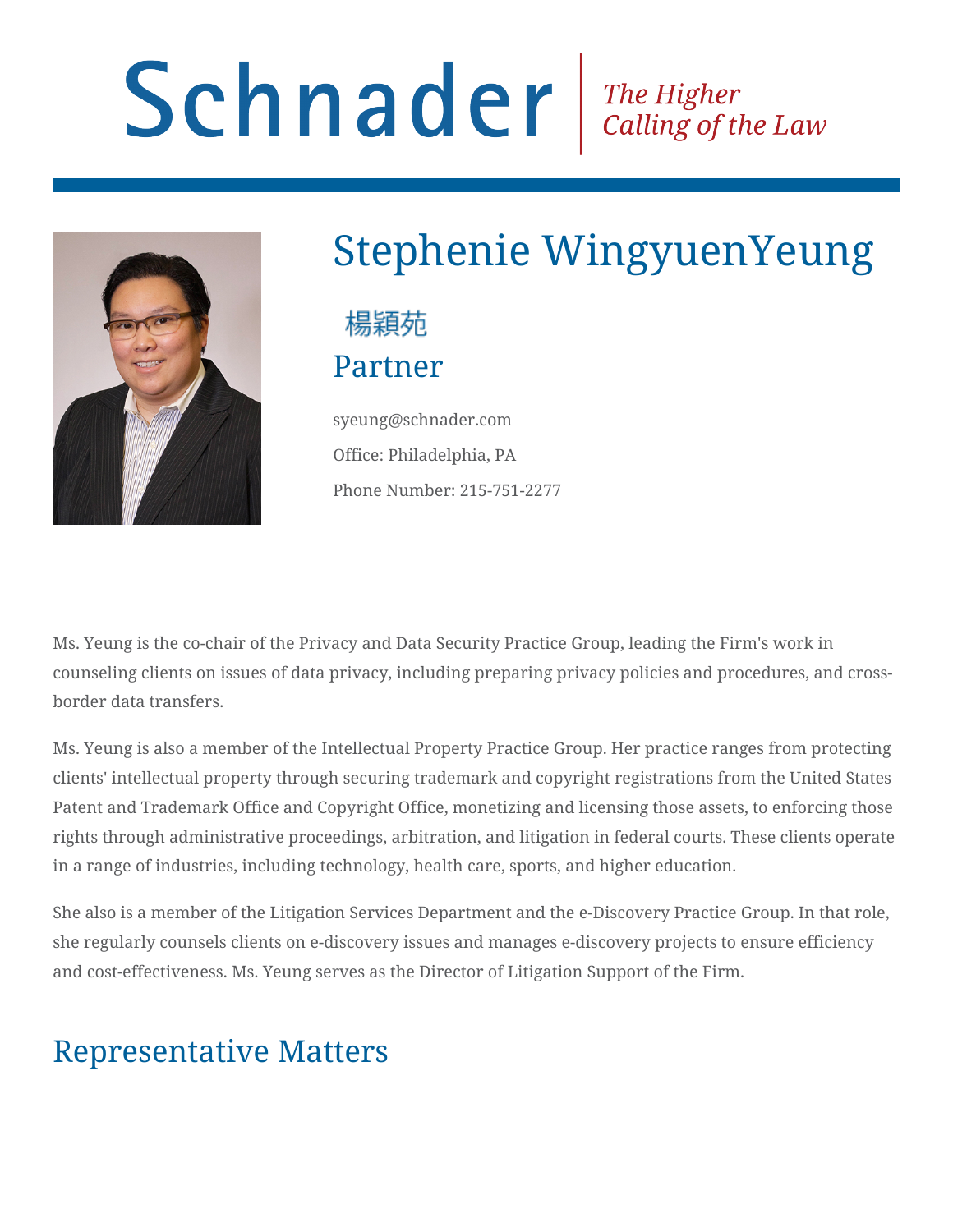### Litigation Matters

- Defended manufacturers and retailers of sunglasses, sporting goods, and gourmet food products against claims for patent infringement, trademark infringement, copyright infringement, and misappropriation of trade secrets;
- Represented a manufacturer and distributor of cosmetic goods against counterfeiters in a trademark infringement action;
- Represented trademark owners in disputes over others' use or attempted registration of similar trademarks; and
- Counseled clients on electronic discovery issues.

#### Intellectual Property Transaction Matters

- Assisted colleges and universities on a range of IP issues, including athlete use of name, image and likeness.
- Secured trademark rights for clients in a variety of industries and protected these rights in administrative opposition proceedings before the Trademark Trial and Appeal Board;
- Registered copyrights and counseled clients on copyright protection and fair use issues;
- Secured patents in different technologies, including computer software, medical devices, genetic engineering methods, sporting goods, and mechanical devices;
- Conducted intellectual property due diligence assessments in connection with the clients' technology transfer or licensing of mergers and acquisitions; and
- Handled assignments of intellectual property rights.

#### Pro Bono Matters

Counseled nonprofit civic organizations about use and protection of their service marks.

#### Additional Background

- Ms. Yeung has a background in biology. Before law school, Ms. Yeung was a member of a medical research team in New York City's Mount Sinai Hospital's Department of Endocrinology.
- During law school, she worked with the Boston-based AIDS Law Project in cases involving discrimination against persons with AIDS.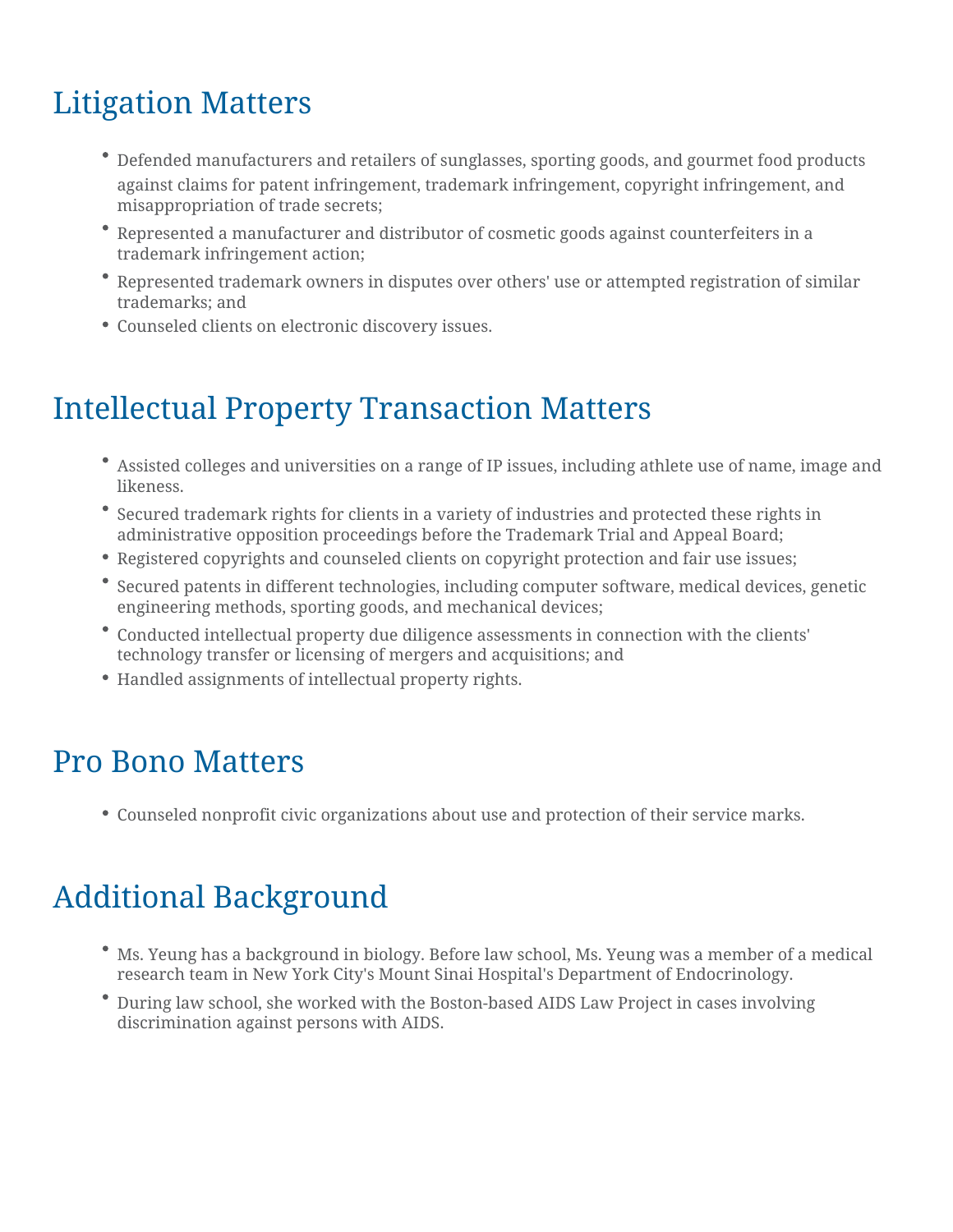#### Education

- Boston University School of Law, J.D., 1999
- Barnard College, Columbia University, B.A., 1998
- Boston University School of Public Health, M.P.H., 1996

#### Languages

- Cantonese Chinese
- Mandarin Chinese

#### Bar Admissions

- Pennsylvania, 1999
- New Jersey, 2000

#### Court Admissions

- U.S. Patent and Trademark Office
- Eastern District of Pennsylvania
- District of New Jersey

#### Professional Affiliations

- Asian American Women's Coalition (AAWC), Board Member
- American Bar Association, member
- Pennsylvania Bar Association, member
- Certified Information Privacy Professional/US (CIPP/US)
- International Association of Privacy Professionals, member
- Women in EDiscovery, Philadelphia Chapter, member

#### **Practices**

- Intellectual Property
- Intellectual Property Litigation
- Litigation